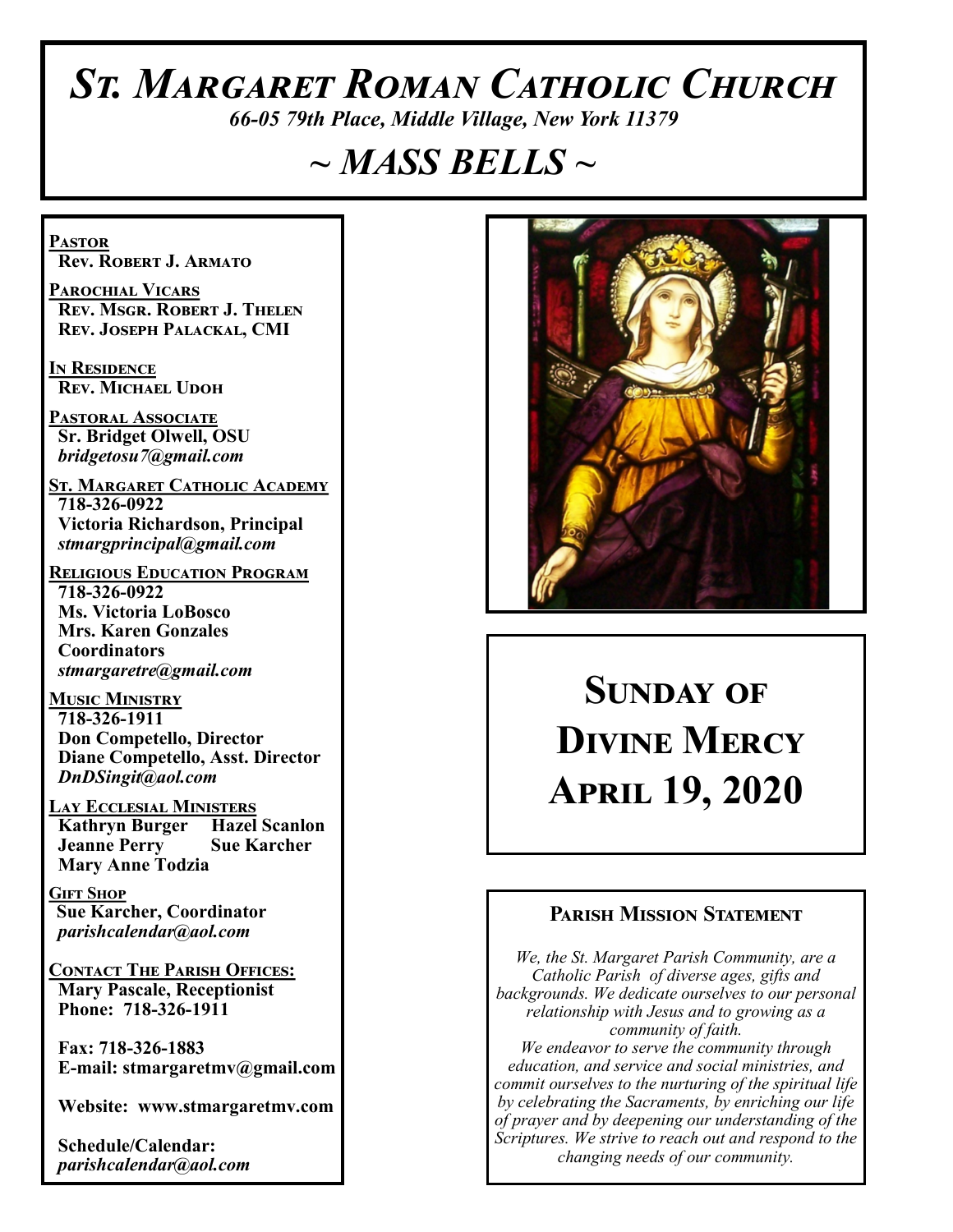## *MASSES FOR THE WEEK*

| SUN.<br>7:30<br>9:00<br>10:30<br><b>NOON</b><br>5:00PM | <b>APRIL 19 - SUNDAY OF</b><br><b>DIVINE MERCY</b><br>Rosanna Maurer<br>Il Popolo della Parrocchia/Mimma Ciaccio<br>Lina Casasanta<br>Sal Puglese<br>Florence & Daniel O'Donnell<br>Patrick & Mary (Kett) Morrissey |
|--------------------------------------------------------|---------------------------------------------------------------------------------------------------------------------------------------------------------------------------------------------------------------------|
| MON.                                                   | <b>APRIL 20 - EASTER WEEKDAY</b>                                                                                                                                                                                    |
| 7:00                                                   | Lina Casasanta                                                                                                                                                                                                      |
| 9:00                                                   | Rose D'Amato                                                                                                                                                                                                        |
| TUE.                                                   | <b>APRIL 21 - ST. ANSELM</b>                                                                                                                                                                                        |
| 7:00                                                   | Josefa Gramer                                                                                                                                                                                                       |
| 9:00                                                   | William & Bella (Tollis) Kunz                                                                                                                                                                                       |
| WED.                                                   | <b>APRIL 22 - EASTER WEEKDAY</b>                                                                                                                                                                                    |
| 7:00                                                   | Ida Lento/Maria Falsetta                                                                                                                                                                                            |
| 9:00                                                   | Augie DeSimone (ANNI)                                                                                                                                                                                               |
| THU.<br>7:00<br>9:00                                   | <b>APRIL 23 - STS. GEORGE AND</b><br><b>ADALBERT</b><br><b>Elfriede Sommer</b><br>Angelina Fischetti (BIRTH)                                                                                                        |
| FRI.                                                   | <b>APRIL 24 - ST. FIDELIS</b>                                                                                                                                                                                       |
| 7:00                                                   | Frank & Maria Schober                                                                                                                                                                                               |
| 9:00                                                   | Intention of Allen McConville                                                                                                                                                                                       |
| SAT.<br>9:00<br>5:00PM                                 | <b>APRIL 25 - ST. MARK</b><br>Collective: Mary & James Hanrahan/<br>Tom Cordero/Corona virus victims/<br>Marie DeSabato                                                                                             |
| SUN.                                                   | <b>APRIL 26 - THIRD SUNDAY</b>                                                                                                                                                                                      |
| 7:30<br>9:00                                           | <b>OF EASTER</b><br><b>Adolph Roemmelt</b><br>Antonio Caleca/Nicolo Altesi/Lina<br>Casasanta/Mimma Ciaccio/Maria<br>Curatolo                                                                                        |
| 10:30                                                  | People of the Parish                                                                                                                                                                                                |
| <b>NOON</b>                                            | Peter Bojceniuk                                                                                                                                                                                                     |
| 5:00PM                                                 | Intention of Francesco Sciortino                                                                                                                                                                                    |

*ALL SCHEDULED MASS INTENTIONS WILL BE HONORED AND CELEBRATED PRIVATELY, BY THE PRIESTS OF THE PARISH*

# **PARISH INFORMATION**

**The Rectory Office IS CLOSED UNT FURTHER NOTICE**

**CONFESSIONS** - Saturday, 4-4:45 pm or by appointment with a priest. **SUSPENDED**

**NOVENA** to Our Lady of the Miraculous Medal Mondays after the 9am Mass. **SUSPENDED**

**THE ROSARY AND DIVINE MERCY** devotion are prayed every morning in the church at 8:30am. **SUSPENDED**

**BAPTISMS** take place on the 1st and 3rd Sundays of the month. Please call the rectory for an appointment and to register your child. **SUSPENDED**

**WEDDINGS MUST** be scheduled at least six months in advance by appointment with a priest or a deacon. Please call the rectory office. For marriage preparation information visit www.pre-cana.org.

**THE ENGLISH CHOIR** rehearses on Tuesday, at 7 pm in the Church. Tenors and baritones needed! **SUSPENDED**

**IL CORO ITALIANO** prattica ogni Domenica prima della Messa Italiana. **SUSPENDED**

**THE YOUTH CHOIR** rehearses on Monday, from 6-7 pm in the Church. For more info, DnDsingit@aol.com **SUSPENDED**

**BOY SCOUT TROOP #119** meets on Tuesdays from 7:15-9 pm in the Parish Hall. New members are welcome, age 10 1/2 & up. Call Mr. Krzewski, 718-894-4099. **SUSPENDED**

**CUB PACK #119** meets on Mondays from 7-8:30 pm in the Parish Hall. New members welcome, age 6 to 10-1/2. Call Mr. Krzewski, 718-894-4099. **SUSPENDED**

**SENIOR CITIZENS** meet every Wednesday at 12 Noon in the Parish Center. **SUSPENDED**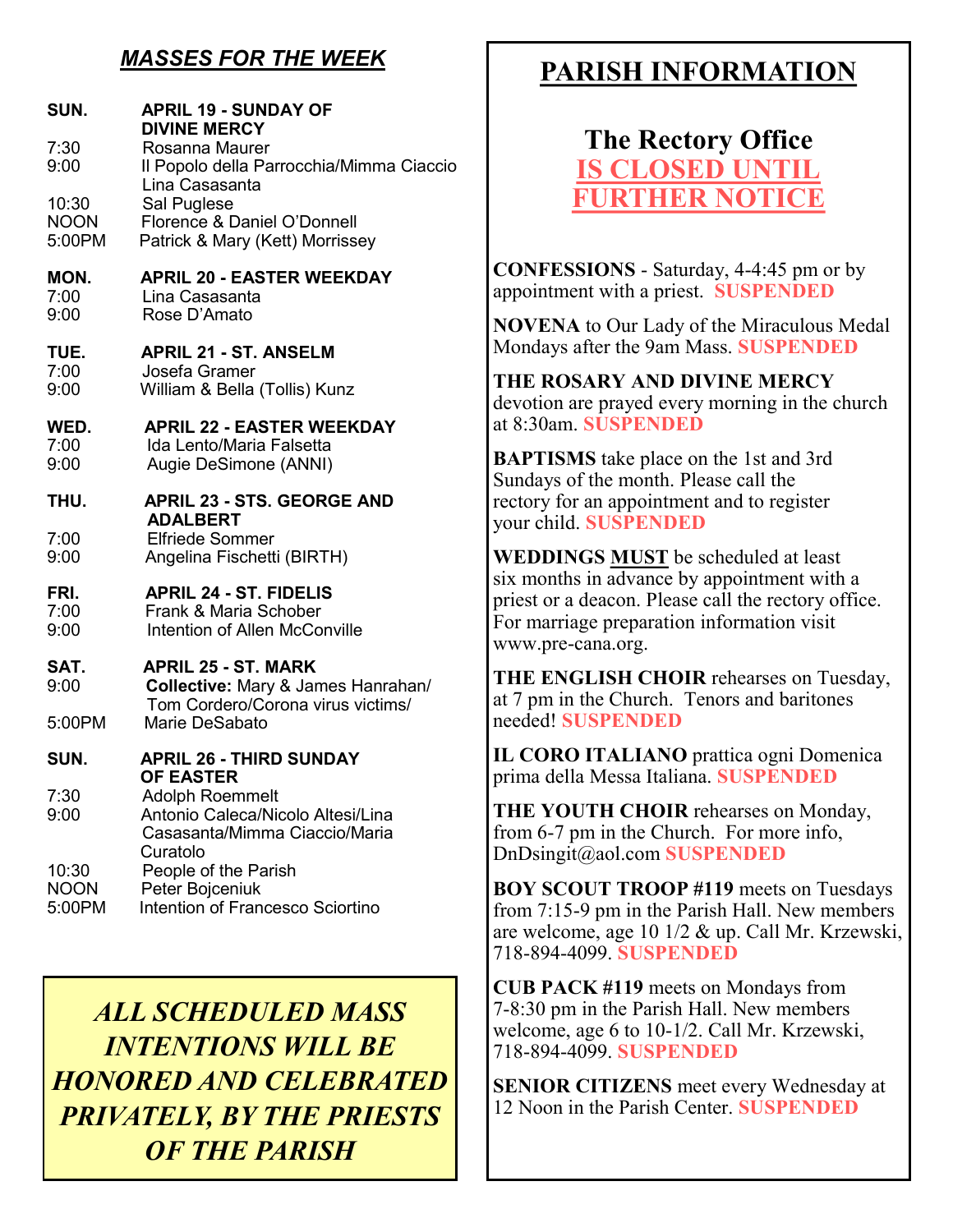# PLEASE PRAY FOR OUR SICK

Karen Guarascio, Connie Faccibene, Linda Frazier, Cari Ann Falk-LoBello, Glen Falk, Ronald Frazier, Robert Sabini, Lee Falk, Scott White, McKinley Kelleher, Sean Harrison, Justin James Quirke, Elizabeth Ott, Mary Harrison, John Murphy, Anne McGinnis, Norma Voyer, Vicky Turato, Julio Pelaez, Maritza Gutierrez, Graciela Mora, Cindy Mulore, Salvatore Tuttolomondo, Gloria Mojica, Gloria Pemaj, Anne Gorian, Allen McConville, Joseph Simon, Jack Marchindiondo, The Scaturro Family, Louis Pitelli, Marion Caracciola, Giovanni Campo, Edward Stoltzenberg, Louis Pittelli, James Graff, Carol Arevalo, Immaculate Marge D'Elia, Jim O'Friscoll, Mary Rigovich, Matteo Sabini, Bob Biolsi, The Mojica Family, Msgr. Leonard Badia, Matthew Zender, Cathie Greulich, Joseph & Mary Augustine, Anthony Pittelli, Josephine Hartnett, Karen Schaefer, Jill Archbold, Fr. Paul Weirichs CP, Hannah Lehman, Daniel Wilson, John Austin Bryzgornia, Dave Kazmier, John Nogiewich, Tim Rooney,

*The names will remain for 3 months, please call 718-326-1911 and ask for continued prayers.*

## **Prayer Requests**

**Pray for vocations to the Priesthood and Religious Life. Pray for first responders and medical personnel. Please pray for our men and women from our Parish serving in the defense of our country: Lt. Col. Thomas Frohnhoefer Sgt. Robert A. Domenici** 



#### *WE RECALL OUR BELOVED DECEASED Especially:*

*Ernest Smith, Jenny Cerar, Ulrich Zender, Raymond Stern, Marie Hamill, Fr. William T. DeBiase, OFM, Sr. Marcella Purpura, CSJ, Robert Thoering, Victoria Friscioni, Lovro Pehar, Marianna Chiarenza, Herbert Konig, Vincent Ciuffo, Gloria Moschitta, Marie Schmenwitz*

*May they rest in Christ's Peace!*

# **MEMORIALS**

## *WINE & HOSTS THIS WEEK*

*are offered in memory of Lina Casasanta at the request of Phyllis Claussen.* 



*DIVINE MERCY SUNDAY APRIL 19*

## **TODAY'S READINGS**

 *Sunday of Divine Mercy* 

Acts 2:42-47 Ps 118:2-4, 13-15, 22-24 1 Pt 1:3-9 Jn 20:19-31

## **READINGS FOR THE WEEK**

Monday: Acts 4:23-31 Ps 2:1-3, 4-7a, 7b-9 Jn 3:1-8

Tuesday: Acts 4:32-37 Ps 93:1ab, 1cd-2, 5 Jn 3:7b-15

Wednesday: Acts 5:17-26

Ps 34:2-9 Jn 3:16-21

 Thursday: Acts 5:27-33 Ps 34:2, 9,17-20 Jn 3:31-36

Friday: Acts 5:34-42

Jn 6:1-15 Saturday: 1 Pt 5:5b-14 Ps 89:2-3, 6-7, 16-17 Mk 16:15-20

Ps 27:1, 4, 13-14

 Sunday: Acts 2:14, 22-33 Ps 16:1-2, 5, 7-11 1 Pt 1:17-21 Lk 24:13-35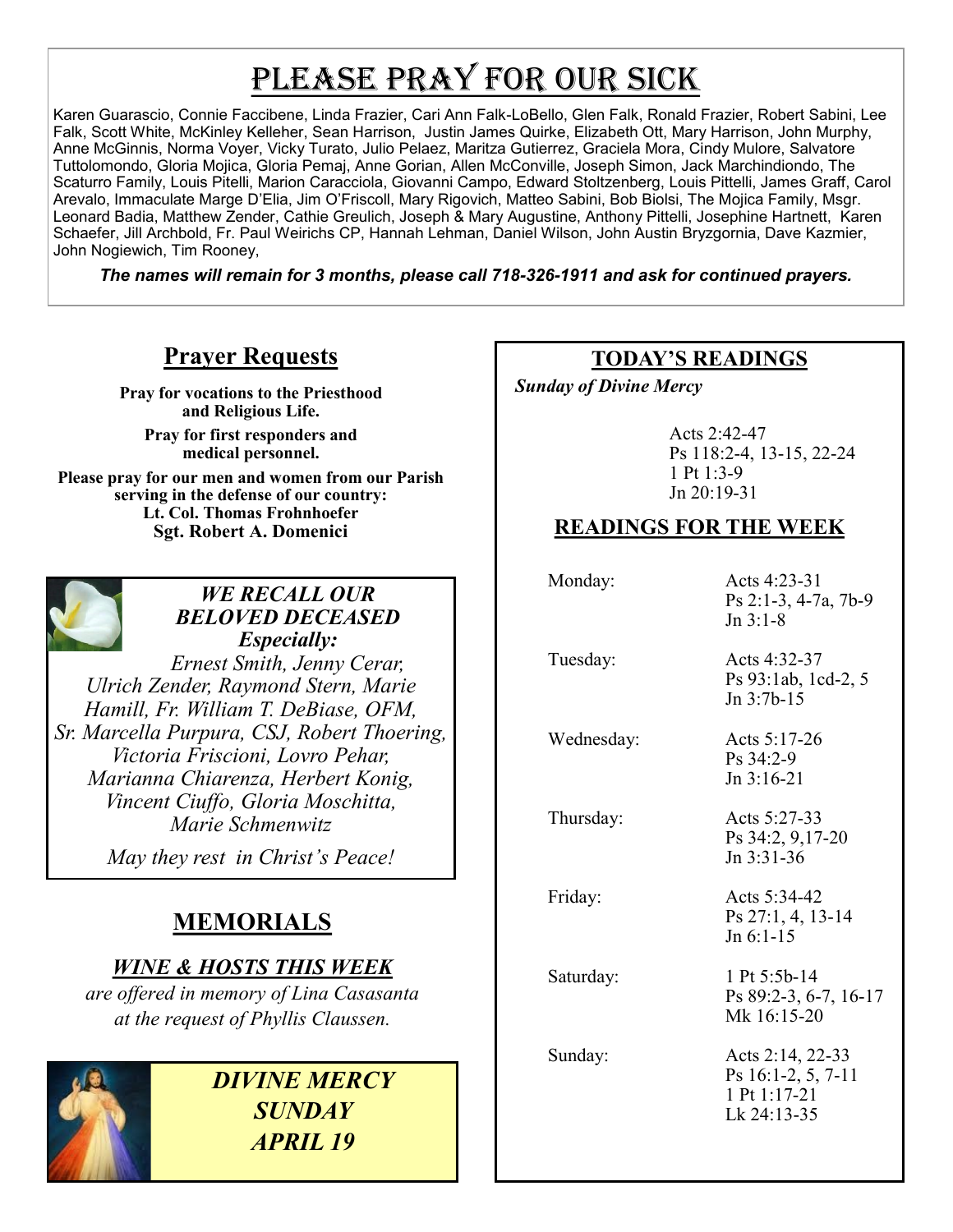#### *From the Pastor's Desk:*

#### **~ Jesus Christ, the Divine Mercy of God ~**

 This Sunday is the Octave, or Second Sunday, of Easter. It also is celebrated, by instruction of our late Holy Father, Pope St. John Paul II, as Divine Mercy Sunday, from the writings of St. Faustina Kowalska, a Polish mystic nun who died just before WWII. She had numerous vision of Christ during the 1920s and 1930s.

 In one such vision, He appeared to her with two beams of light streaming from His heart: one white and one red, representing the Sacraments of Baptism and the Eucharist. He ordered her to have a painting made of this vision. It is the basis of images that are venerated in most churches and many homes today.

 Many Catholics have a deep devotion to "the Divine Mercy" and offer the Chaplet prayers, for which an ordinary set of Rosary beads can be used. We pray the Chaplet here at St. Margaret's Monday through Saturday, before the 9:00AM Mass. Whether or not we pray the Chaplet, we certainly avail ourselves of God's mercy whenever we go to confession and receive absolution in the Sacrament of Reconciliation. Moreover, we celebrate this great gift every time we gather to celebrate and partake of the holy Sacrifice of the Mass.

What, then, is "the Divine Mercy"? First of all, "it" is not a thing, but a Person, the love of God the Father poured out for us in the very Person of His only-begotten Son, our Lord Jesus Christ. The cleansing waters of Baptism and the blood Sacrifice of the Eucharist have come forth from Him, both Sacraments bringing us to newness of life in Him and through Him. This is the very life of God the Father, which Christ shares with Him in the unity of the Holy Spirit.

 As with most prayers, it becomes quite easy for us simply to rattle on through the Chaplet as we offer the Father "the Body and Blood, Soul and Divinity of [His] dearly beloved Son, our Lord Jesus Christ, in atonement for our sins and those of the whole world," and plead for His mercy: "For the sake of His sorrowful passion, have mercy on us and on the whole world!" We are supposed to meditate on the love Christ has for us, to strive to cooperate with His grace for our own conversion of heart, and to bestow upon those who have offended us the mercy that we have received from God for the forgiveness of our own sins and transgressions.

 The Chaplet ends with the "Trisagion", or "Thrice Holy", an ancient prayer of the Church honoring God that is repeated three times: "Holy God! Holy mighty One! Holy immortal One! Have mercy on us and on the whole world! (The same prayer is used in the Liturgy of the Passion on Good Friday.)

 Today, as we find ourselves in the midst of a vile pandemic, we also cry out to God for His mercy, for healing and protection and deliverance from the virus that has taken so many lives and disrupted life for the rest of us. It is good for us to remember at this time the words from the Book of Lamentations:

"I will call this to mind as the reason to have hope:

The favors of the LORD are not exhausted; His mercies are not spent;

they are renewed each morning, so great is His faithfulness.

My portion is the LORD, says my soul; therefore, I will hope in Him.

Good is the LORD to one who waits for Him, to the soul that seeks Him.

It is good to hope in silence for the saving help of the LORD."

 This time of testing and suffering also can be a time of profound renewal of our spirit and a rededication of our lives. Let us trust in God's divine mercy and carry out with hope the teachings of His Son by the grace of the Holy Spirit!

 Until we see one another again and are able to celebrate more fully the Sacraments of God's mercy for us in Christ Jesus, be assured of my prayers and those of the other priests of the Parish for you and yours. Let us keep one another in prayer!

*~ Fr. Armato ~*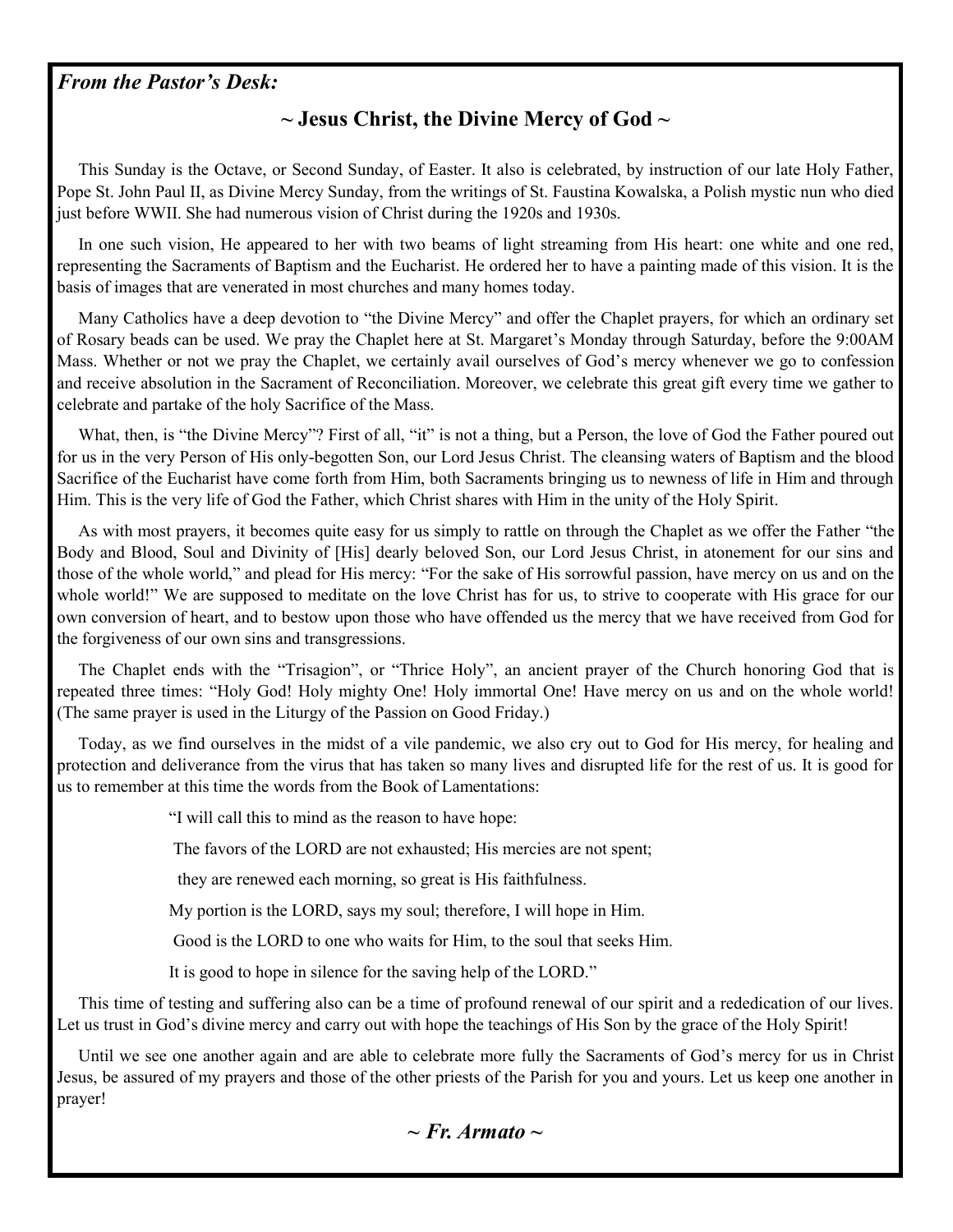## **ANNUAL CATHOLIC APPEAL**

 The **2020** *Annual Catholic Appeal* campaign is underway. Our goal for this year has been set at \$80,015.

 With about 650 families registered in the Parish, it comes to an average donation of \$125 per family. Even in these difficult times, it's certainly not a burden if we ALL pitch in between now and Christmas. **So far, 67 families have pledged \$12,997 toward our goal.**

 Please think and pray about your response so that we may continue to serve the needs of our Parish and our Diocese.

## **160TH ANNIVERSARY**

 Our Parish will be 160 years old this year the first Mass here having been celebrated on May 20, 1860. Unfortunately, the restrictions placed on us by the civil authorities because of the pandemic prevent us from celebrating public Mass or holding a dinner-dance as we had planned. Both will be rescheduled for later this year

#### **PARISH FINANCES**

 As you can imagine, our finances are taking a terrible hit with the suspension of public Masses: no  $Mass = no$  collections = no regular income to the Parish. Neither our bills nor our obligation to pay them, however, has been suspended. We'll stay afloat for now, drawing on our limited reserves. **Please try to keep up with your contributions by either dropping your envelopes in the rectory mail slot or through e-giving like** *Faith Direct.*  (Go to the icon on our website and follow the instructions to sign up; you can change or drop out later on.)

As always, thanks for your generosity!

## **Monthly Memorial Mass**

**HAS BEEN SUSPENDED UNTIL FURTHER NOTICE**

## **St. Margaret Gift Shop**

**IS CLOSED UNTIL FURTHER NOTICE**

## **THE ST. VINCENT dePAUL FOOD PANTRY**

**IS CLOSED UNTIL FURTHER NOTICE**

## **ST. MARGARET'S YONKERS EMPIRE CITY BUS TRIPS**

**HAVE BEEN POSTPONED UNTIL FURTHER NOTICE**

## **E-GIVING IS HERE!**

 Have you signed up yet with *Faith Direct* or another e-giving service? It benefits both you and our Parish. Enrollment is friendly, safe, and trouble free, AND *you can change your intended giving anytime that you wish.*

To sign up go to the icon on our website,

**www.stmargaretmv.com** and follow the instructions.

### **WE NEED YOUR HELP, NOW!**

*"As the Father has sent me, so I send you."*

Is God inviting you to live the gift and mystery of being sent as priest, sister or brother to proclaim the truth of Jesus Christ? Contact the Vocation Office, **718-827-2454** 

> or email: **vocations@diobrook.org**